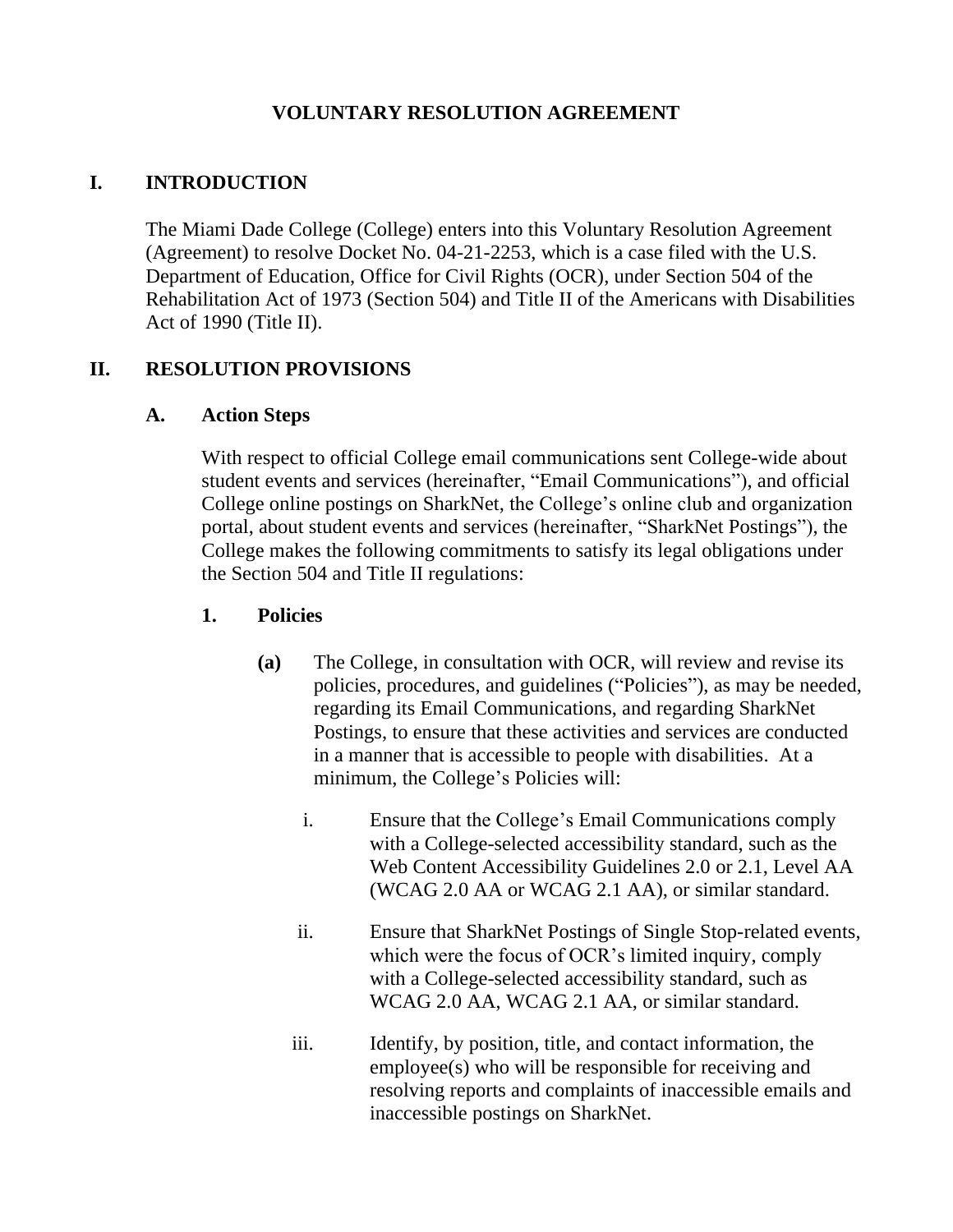- iv. Ensure that the College publishes an accessibility statement on its Homepage (or linked from its Homepage), on SharkNet, and in its Email Communications. The accessibility statement will inform individuals with disabilities of the process for reporting accessibility problems regarding the College's electronic and information technology, and email communications, including the position title and contact information of the employee(s) identified in the preceding paragraph.
- **(b) Reporting Provision:** By May 31, 2022, the College will submit to OCR for its review and approval a copy of its Policies developed pursuant to Section II.A.1(a), above. If OCR requires any changes to the Policies, the College will re-submit them within 30 days of receiving notice of the required changes. OCR and the College will continue this process until OCR approves the Policies.
- **(c) Reporting Provision:** Within thirty (30) days of OCR's approval of the Policies, the College will submit a report demonstrating that the College has adopted the Policies, has included notice of the Policies on the College's website, and has made a copy of the Policies available to the employee(s) who are responsible for implementing them.
- **(d) Reporting Provision:** Within ninety (90) days of OCR's approval of the Policies, the College will submit a report demonstrating that its Email Communications and the Single Stop-related online postings on SharkNet are consistent with its Policies and chosen accessibility standard. The report will include but is not limited to: a description of the College's methods for implementing the Policies, benchmarks used to measure progress, and ongoing efforts to ensure its Email Communications and SharkNet Postings are accessible. Regarding Email Communications and SharkNet Postings generated after the Policies and accessibility standard are adopted, the report will also include: all of the Email Communications, up to a limit of 200 or 50%, whichever is smaller; all Email Communications regarding mental health events; and a list of all SharkNet Postings regarding Single Stop student events and services, with their URLs, if still available.

# **2. Notice and Training**

**(a)** Taking appropriate roles into account, the College will provide notice or training regarding the College's revised Policies and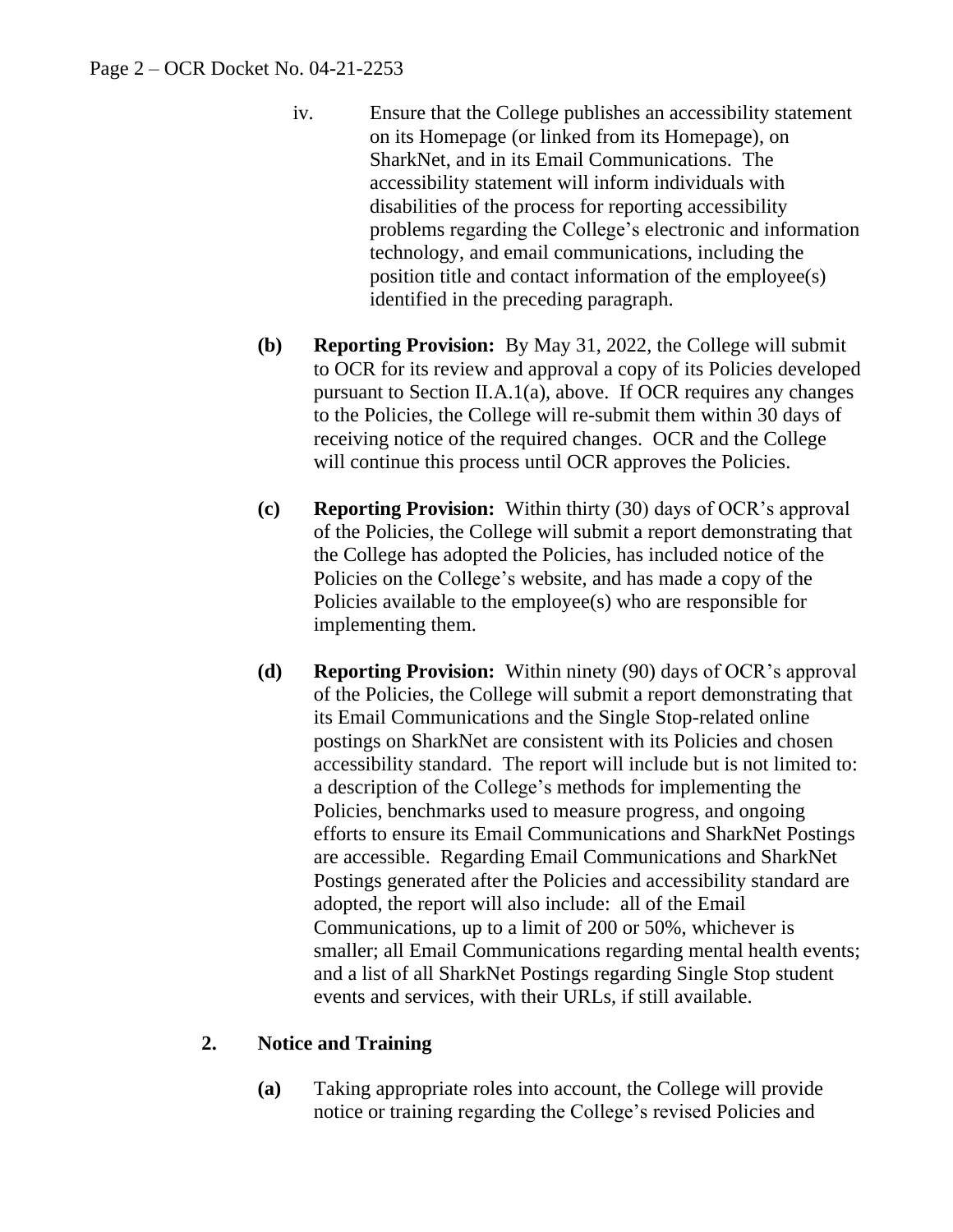chosen accessibility standard to: all College employees responsible for implementing the Policies revised pursuant to Section II.A.1.(a), above; all College employees who create Email Communications; and all College employees who create Single Stop-related SharkNet Postings.

- **(b) Reporting Provision:** By July 31, 2022, the College will submit to OCR for its review and approval a copy of its proposed notice and training curriculum, its proposed plan as to which employees will receive notice or who will receive training, and the names, position titles, and qualifications of the individuals who will conduct the training, pursuant to Section II.A.2(a), above. If OCR requires any changes to the notice, training curriculum, or plan, the College will re-submit them within 30 days of receiving notice of the required changes. OCR and the College will continue this process until OCR approves the notice, the training curriculum, the plan, and the individuals conducting the trainings.
- **(c) Reporting Provision:** Within thirty (30) days of OCR's approval of the notice, the College will submit a report demonstrating that the College has disseminated the notice to all required College employees. The report will include documentation that the notice was distributed to employees and a list of all employees who received the notice.
- **(d) Reporting Provision:** Within ninety (90) days of OCR's approval of the training curriculum and the plan as to which employees will receive the notice and who will receive the training, the College will provide a report to OCR demonstrating that it has completed its training activities. The report will include a copy of the training materials, and documentation of the dates and locations of the training sessions, and the employees who attended the training sessions with their names and position titles.

### **B. Technical Assistance**

Upon request, OCR will provide technical assistance to the College and its vendors, to the extent practicable, during the College's implementation of this Agreement. The College's duty to comply with this Agreement is not altered by the availability of technical assistance.

# **III. GENERAL PROVISIONS**